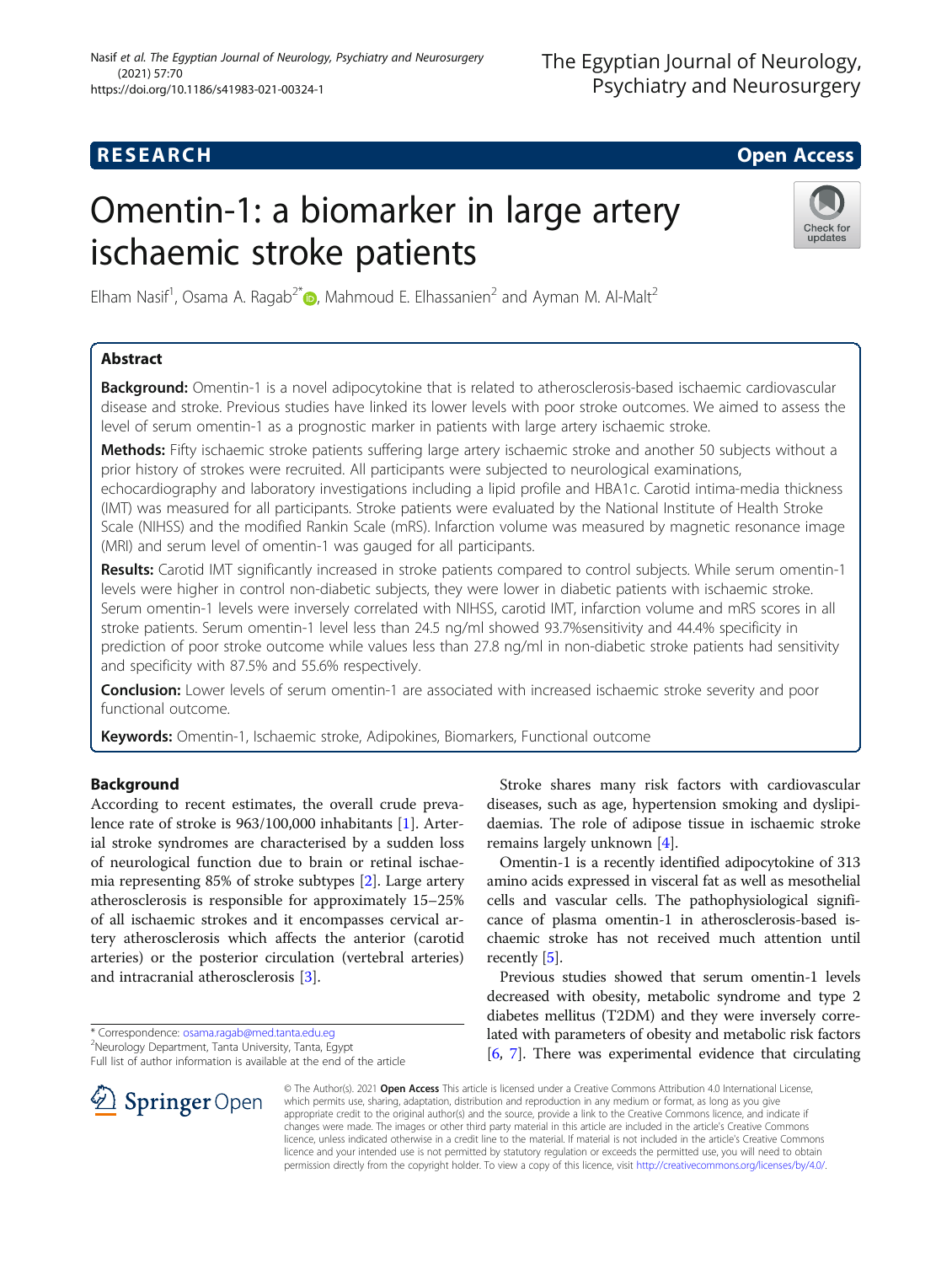omentin-1 levels decreased in patients with established carotid atherosclerosis [\[8](#page-6-0)]. Therefore, plasma omentin-1 concentration may reflect vascular dysfunction to some extent, especially for diabetic patients. Recently, it has been reported that omentin-1 ameliorates ischaemic brain injury via promoting revascularization, inhibiting apoptosis and improving neural stem cells survival [[9](#page-6-0)]. The current study aims to assess the level of serum omentin-1 as a prognostic biomarker in patients with large artery ischaemic stroke.

#### Methods

The current study was conducted at the Neurology and Medical Physiology Departments, Faculty of Medicine, for 6 months from the 1st of February till the end of July 2020. Fifty ischaemic stroke patients with large artery ischaemic stroke, clinically and radiologically confirmed according to Trial of ORG 10172 in Acute Stroke Treatment (TOAST) [\[10\]](#page-6-0), were recruited in the current study. They were distributed into two groups according to the presence of comorbid T2DM (group 1) or the absence of comorbid T2DM (group 2). Another 50 subjects who were age, sex and body mass index (BMI) matched to the ischaemic stroke patients without a history of previous cerebrovascular strokes were recruited as a control group. They were distributed into two groups according to the presence of comorbid T2DM (group 3) or the absence of comorbid T2DM (group 4).

Patients with a cardio-embolic stroke of other determined aetiology and with stroke of undetermined aetiology were excluded from the current study. Also, those with diseases that may affect omentin-1 plasma levels, such as systemic inflammation, neoplasm, heart failure, acute myocardial infarction or liver cirrhosis, were excluded. No one of the recruited stoke patients had received thrombolytic therapy as they were out of time window.

All participants were subjected to history taking thorough medical and neurological examinations, calculation of BMI, ECG, echocardiography and routine laboratory investigations including CBC, renal functions, liver functions, lipid profile, blood sugar and HBA1c.

Carotid intima-media thickness (IMT) was measured for all participants via ultrasound examination of the carotid artery by Ultrasound Philips HD 11™, USA, realtime linear array ultrasound transducer (3–12 MHz) with sagittal and axial views.

A validated Arabic-translated version of the National Institute of Health Stroke Scale (NIHSS) [[11](#page-6-0)] was used to assess the severity of neurological impairment of stroke patients on admission, while the modified Rankin Scale (mRS) [\[12\]](#page-6-0) was applied to evaluate their disabilities after 3 months of stroke onset, with a score less than 3 defined as a good functional prognosis.

All stroke patients were subjected to magnetic resonance image (MRI) of the brain using Magnetom Sempra 1.5 Tesla, Siemens, Germany, during the 1st 24 h of admission to detect the infarction volume. The MRI examination included axial T1- and T2-weighted sequences, FLAIR sequence and diffusion-weighted images (DWI). The areas of the DWI abnormality were outlined manually on the MRI series. Initial cerebral infarction volume was measured on DWI and it was calculated as total hyperintense area in single slices multiplied by effective slice thickness [(actual slice thickness + distance factor)/ interslice gap] [\[13\]](#page-6-0).

Serum levels of omentin-1 were measured for all participants as the following: a blood sample was obtained after 10 h overnight fast and it was collected in polypropylene tubes. Serum was separated by centrifugation for 15 min and it was stored at −80 °C until being assayed for serum omentin-1 concentrations using human ELISA kits from Shanghai Enzyme-linked Biology Co., China. While serum omentin-1 was measured within 24 h of hospital admission in stroke patients [[14\]](#page-6-0).

An informed signed consent was obtained from all participants or their first-degree relative for the anonymous use of data and a consent for publication was also obtained. The study protocol was approved by the Research Ethical Committee, Faculty of Medicine, with number 32018/12/17.

Statistical analysis was conducted using SPSS Prism, version 20, 2011, created by IBM, Chicago, IL, USA. Statistical differences between the studied groups were examined using chi-square test for categorical variables and ANOVA/post-ANOVA tests for numerical ones. Pvalue <0.05 was considered statistically significant. Correlation analysis was performed using Pearson's correlation test. Receiver operating characteristic (ROC) curve analysis was done for the determination of sensitivity and specificity of the cutoff values. The optimal cutoff was defined via the Youden index.

#### Results

Fifty large artery ischaemic stroke patients and another fifty subjects without previous cerebrovascular stroke were enrolled in the current study. They were distributed into four groups according to the presence or nonpresence of comorbid T2DM. There were no statistically significant differences among the studied groups regarding their gender or smoking habits, while dyslipidaemias and hypertension were more common in stroke patients as illustrated in Table [1](#page-2-0).

The mean age values of the four groups were slightly higher in stroke diabetic, and they were lower in control diabetic. However, no significant differences were found among the studies groups. On the other hand, there were statistically significant differences between stroke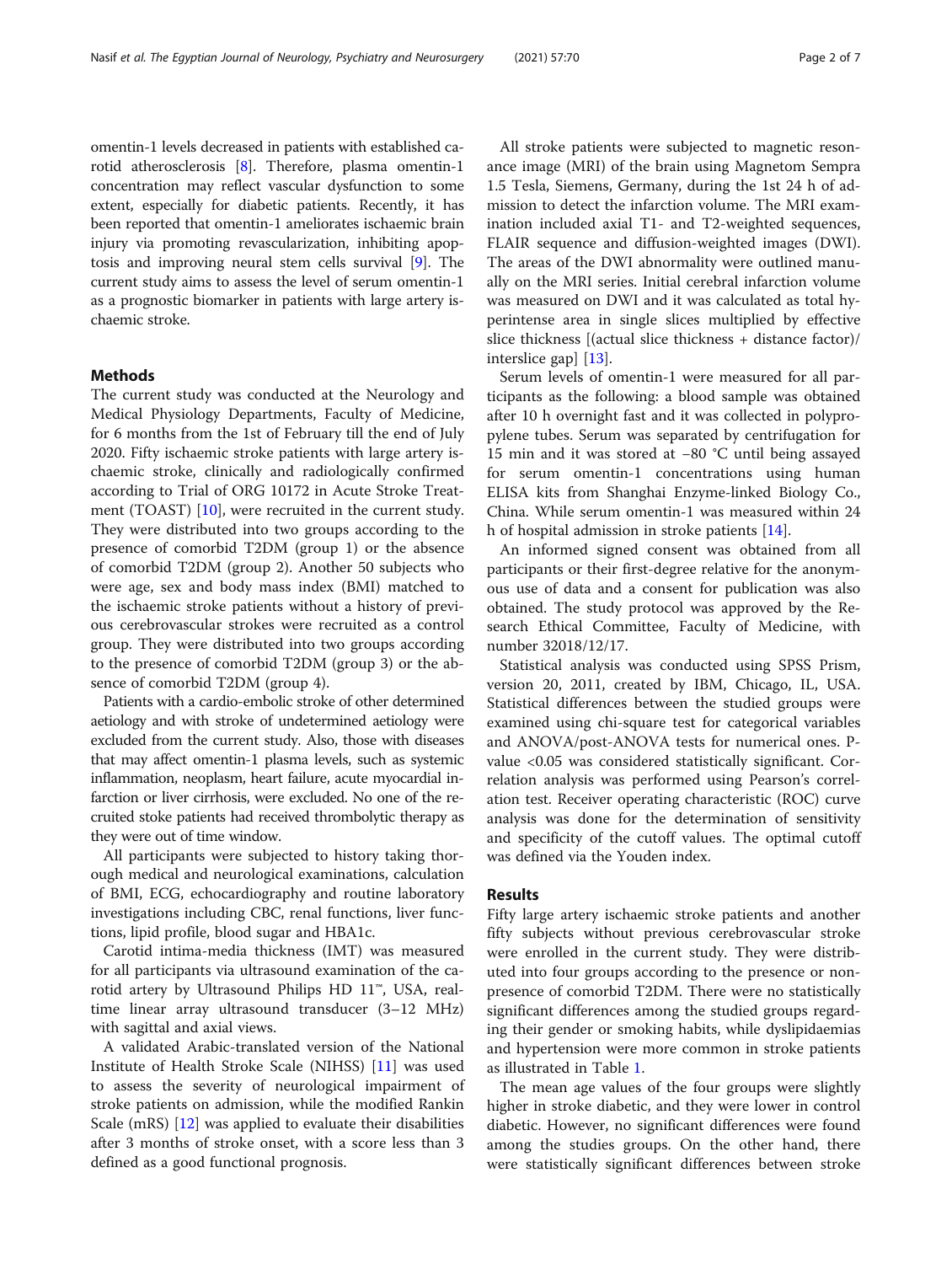|               |         | <b>Stroke patients</b> |              | Control subjects |                       | Chi-square |          |
|---------------|---------|------------------------|--------------|------------------|-----------------------|------------|----------|
|               |         | <b>Diabetic</b>        | Non-diabetic | <b>Diabetic</b>  | Non-diabetic          | $X^2$      | p-value  |
| Sex           | Males   | '3<br>52%%             | 15<br>60%    | 13<br>52%        | 15<br>60%             | 0.649      | 0.885    |
|               | Females | 12<br>48%              | 10<br>40%    | 12<br>48%        | 10<br>40%             |            |          |
| Dyslipidaemia |         | 23<br>92%              | 20<br>80%    | 14<br>56%        | $\overline{7}$<br>28% | 26.04      | < 0.0001 |
| Smoking       |         | 15<br>60%              | 16<br>64%    | 15<br>60%        | 15<br>60%             | 0.126      | 0.988    |
| Hypertension  |         | 20<br>80%              | 20<br>80%    | 10<br>40%        | 8<br>32%              | 20.19      | 0.00015  |

<span id="page-2-0"></span>

|  |  |  |  |  |  | Table 1 Gender and vascular risk factors between studied groups |  |  |
|--|--|--|--|--|--|-----------------------------------------------------------------|--|--|
|--|--|--|--|--|--|-----------------------------------------------------------------|--|--|

patients and control subjects, while HbA1c levels were significantly higher in diabetic patients and control subjects in comparison to non-diabetic participant as demonstrated in Table 2.

Regarding carotid IMT, there were statistically significant differences between stroke patients and control subjects. Further analysis by the post-ANOVA revealed a significant increase in IMT of diabetic stroke patients in comparison to non-diabetic stroke patients as shown in Table [3](#page-3-0).

Regarding serum omentin-1 levels, they were higher in control non-diabetic subjects and lower in diabetic patients with ischaemic stroke. Also, there were statistically significant differences among the four groups concerning serum omentin-1 levels as illustrated in Table [4](#page-3-0).

Regarding the evaluation of ischaemic stroke patients with NIHSS on admission and mRS after 3months of stroke onset, no significant difference was observed between diabetic and non-diabetic patients, and this was also observed concerning initial cerebral infarction volume as shown in Table [5.](#page-3-0)

The results of our study revealed that serum omentin-1 levels in ischaemic stroke patients were significantly inversely correlated with NIHSS, carotid IMT, infarction volume and 3-month mRS scores in diabetic and nondiabetic patients as illustrated in Figs. [1](#page-4-0) and [2](#page-4-0) respectively.

Finally, serum omentin-1 level less than 24.5 ng/ml showed 93.7% sensitivity and 44.4% specificity in prediction of poor ischaemic stroke outcome after 3 months of follow-up and evaluation of disability by mRS in diabetic stroke patients, while the value less than 27.8 ng/ml in non-diabetic stroke patients had sensitivity and specificity with 87.5% and 55.6% respectively as illustrated in Fig. [3](#page-5-0).

#### **Discussion**

Omentin-1 is a novel adipokine identified in visceral adipose tissue, which is negatively correlated with different conditions such as obesity, inflammation, insulin resistance and type 2 diabetes. Fasting serum adiponectin levels have showed a similar variation trend to omentin-1, significantly lower in T2DM and impaired glucose

| Table 2 Differences in age, body mass index and glycosylated haemoglobin between studied groups |  |  |
|-------------------------------------------------------------------------------------------------|--|--|
|                                                                                                 |  |  |

|                                                           |            | <b>Stroke patients</b> |                  | Control subjects |                 |
|-----------------------------------------------------------|------------|------------------------|------------------|------------------|-----------------|
|                                                           |            | <b>Diabetic</b>        | Non-diabetic     | <b>Diabetic</b>  | Non-diabetio    |
| Age in years                                              | Range      | $49 - 72$              | $48 - 75$        | $49 - 72$        | $48 - 75$       |
|                                                           | M±SD       | $60.8 \pm 6.56$        | $62.28 \pm 6.91$ | 59.56±6.84       | 61.08±6.83      |
|                                                           | f-value    | 0.676                  |                  |                  |                 |
|                                                           | $p$ -value | 0.569                  |                  |                  |                 |
| <b>BMI</b>                                                | Range      | $27.5 - 41.3$          | 29.7-41.21       | $27.7 - 35.6$    | $27.6 - 38.9$   |
|                                                           | $M\pm SD$  | 30.92±2.58             | 34.02±3.44       | 31.11±2.00       | 32.41±3.19      |
|                                                           | f-value    | 6.254                  |                  |                  |                 |
|                                                           | $p$ -value | $0.001*$               |                  |                  |                 |
| HbA1c on admission                                        | Range      | $6.9 - 9.8$            | $4.1 - 5.4$      | $6.9 - 9.1$      | $4.1 - 5.2$     |
|                                                           | $M\pm SD$  | $8.02 \pm 0.71$        | 4.74±0.38        | 7.77±0.56        | $4.69 \pm 0.34$ |
|                                                           | f-value    | 308.13                 |                  |                  |                 |
|                                                           | $p$ -value | $0.0001*$              |                  |                  |                 |
| <b>DMI</b> body mass indov. UDA1s alwaeviated basmoslabin |            |                        |                  |                  |                 |

BMI body mass index, HBA1c glycosylated haemoglobin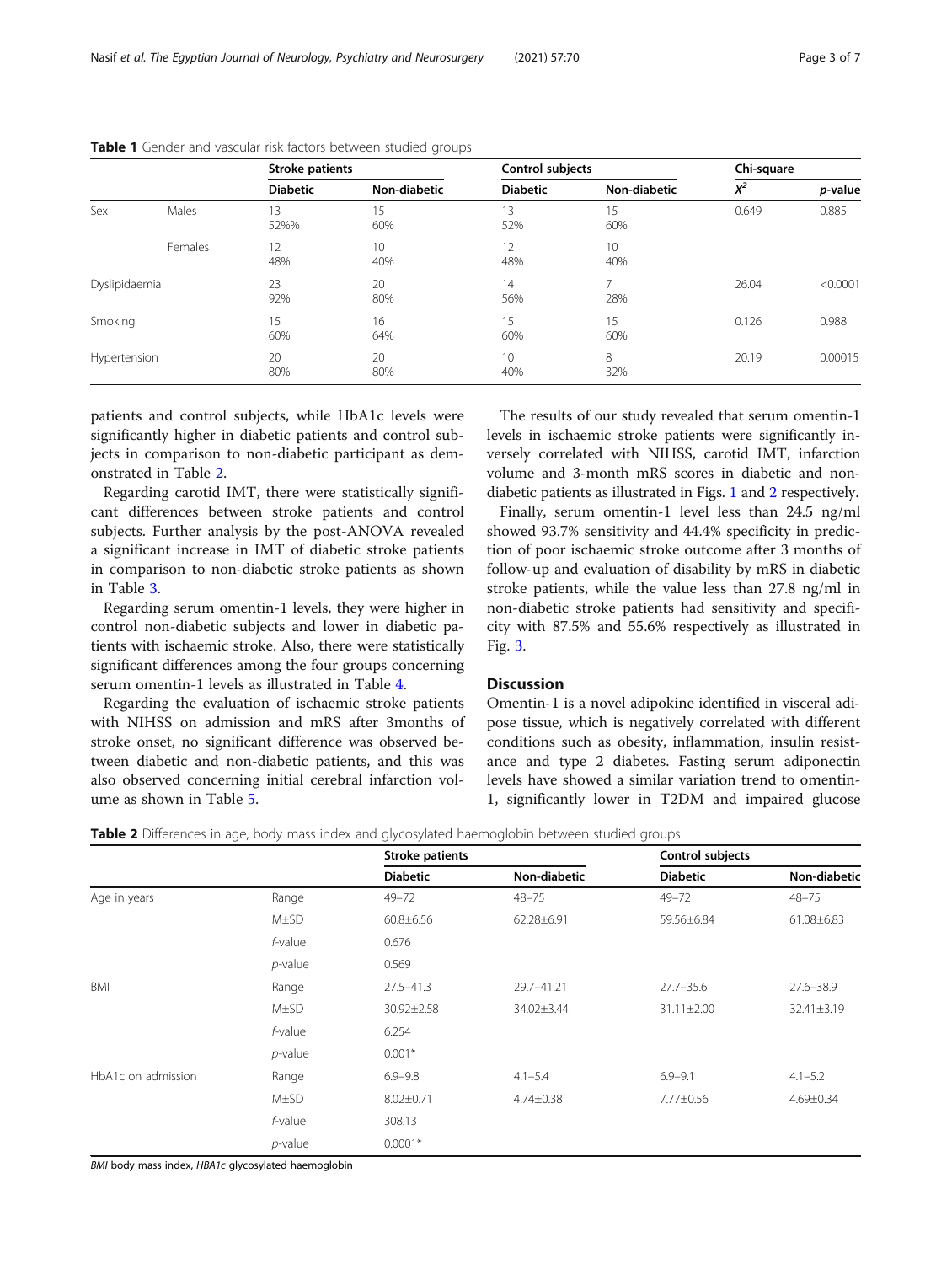|                                                                                                                                                                                                                                                                                                                     |            | Stroke patients |                 | Control subjects |                     |  |
|---------------------------------------------------------------------------------------------------------------------------------------------------------------------------------------------------------------------------------------------------------------------------------------------------------------------|------------|-----------------|-----------------|------------------|---------------------|--|
|                                                                                                                                                                                                                                                                                                                     |            | <b>Diabetic</b> | Non-diabetic    | <b>Diabetic</b>  | <b>Non-diabetic</b> |  |
| Carotid IMT                                                                                                                                                                                                                                                                                                         | Range      | $1.1 - 1.6$     | $0.87 - 1.5$    | $0.79 - 1.4$     | $0.69 - 1.89$       |  |
|                                                                                                                                                                                                                                                                                                                     | $M\pm SD$  | $1.32 \pm 0.16$ | $1.17 \pm 0.19$ | $1.03 \pm 0.15$  | $0.96 \pm 0.23$     |  |
|                                                                                                                                                                                                                                                                                                                     | f-value    | 17.41           |                 |                  |                     |  |
|                                                                                                                                                                                                                                                                                                                     | $p$ -value | $0.0001*$       |                 |                  |                     |  |
| $\frac{1}{2}$ $\frac{1}{2}$ $\frac{1}{2}$ $\frac{1}{2}$ $\frac{1}{2}$ $\frac{1}{2}$ $\frac{1}{2}$ $\frac{1}{2}$ $\frac{1}{2}$ $\frac{1}{2}$ $\frac{1}{2}$ $\frac{1}{2}$ $\frac{1}{2}$ $\frac{1}{2}$ $\frac{1}{2}$ $\frac{1}{2}$ $\frac{1}{2}$ $\frac{1}{2}$ $\frac{1}{2}$ $\frac{1}{2}$ $\frac{1}{2}$ $\frac{1}{2}$ |            |                 |                 |                  |                     |  |

<span id="page-3-0"></span>Table 3 Differences of carotid intima media thickness between studied groups

IMT intima media thickness

tolerance than in normal glucose tolerance [[15](#page-6-0)]. Recently, serum omentin-1 levels were studied in cardiovascular, atherosclerosis and cerebrovascular stroke [[6](#page-6-0), [8,](#page-6-0) [16](#page-6-0), [17](#page-6-0)].

We have conducted this study to investigate the promising role of serum omentin-1 as a novel biomarker in patients with large artery ischaemic stroke. Patients with cardio-embolic sources were excluded from the study because of the effect of these diseases on serum omentin-1 level [[18\]](#page-6-0). It has been reported that serum omentin-1 levels are significantly lower in diabetic patients whether they are obese or not in comparison to normal subjects [[19](#page-6-0)]. Based on these reports, our patients were classified into subgroups based on the presence or absence of comorbid T2DM. This was done to avoid the effect of T2DM on circulating serum omentin-1 levels.

The current study showed that serum omentin-1 levels were inversely correlated with carotid IMT in stroke patients. This is in agreement with the previous work of Shibata and colleagues in 2011 [[20\]](#page-6-0) as their results showed that circulating omentin-1 levels were negatively associated with carotid IMT, and they proposed that measurement of omentin-1 may be useful for the assessment of carotid IMT. This finding could be explained by the deleterious effects of low omentin-1 on vascular endothelial functions [\[21\]](#page-6-0). Another study conducted by Xu and colleagues in 2017 [\[7](#page-6-0)] reported that the higher levels of omentin-1 were inversely associated with carotid plaque instability, and it may represent a biomarker for predicting carotid plaque instability of acute

Table 4 Differences of serum omentin-1 level between studied groups

|                          |                   | <b>Stroke patients</b> |                    | <b>Control subjects</b> |                    |
|--------------------------|-------------------|------------------------|--------------------|-------------------------|--------------------|
|                          |                   | Diabetic Non-          | diabetic           | Diabetic Non-           | diabetic           |
| Serum omentin-1<br>level | Range<br>(nq/ml)  | $16.7-$<br>26.4        | $19.30 -$<br>30.47 | $215-$<br>32.78         | $30.25 -$<br>37.98 |
|                          | $M+SD$<br>(nq/ml) | $21.69+$<br>2.78       | $26.36+$<br>2.91   | $28.57+$<br>3.29        | $35.08+$<br>1.94   |
|                          | f-value           | 97.7                   |                    |                         |                    |
|                          | p-value           | $0.0001*$              |                    |                         |                    |

ng/ml nanograms per millilitre

ischaemic stroke patients. Omentin-1 suppresses tumour necrosis factor-stimulated cyclooxygenase-2 and it attenuates vascular inflammation. Omentin-1 also promotes endothelial nitric oxide synthase activation which has a protective role in the control of various vascular diseases including atherosclerosis [\[20\]](#page-6-0).

Our results showed that serum omentin-1 levels were higher in control subjects in comparison to patients with ischaemic stroke. This is in agreement with a study done by Yang and Gao in 2020 [\[22](#page-6-0)] in which they found that serum omentin-1 levels were significantly lower in patients than in healthy controls. On the contrary to our results, Menzel et al. in 2016 [\[17\]](#page-6-0) observed that the higher levels of omentin-1 were significantly associated with a higher risk of stroke. The different results could be explained by the methodological difference as they had recruited patients with previous cerebrovascular disorders including hemorrhagic stroke, cardiovascular diseases and metabolic syndrome.

Serum omentin-1 levels were correlated with stroke onset severity which was evaluated by NIHSS and infarction volume. The same finding was reported by Yue and colleagues in 2018  $[23]$  $[23]$  $[23]$  as their study concluded that

| Table 5 Differences of National Institute of Health Stroke Scale, |  |
|-------------------------------------------------------------------|--|
| initial cerebral infarction volume and modified Rankin Scale      |  |
| score between stroke patients                                     |  |

|                                   |            | <b>Stroke patients</b> |                     |
|-----------------------------------|------------|------------------------|---------------------|
|                                   |            | <b>Diabetic</b>        | <b>Non-diabetic</b> |
| <b>NHISS</b>                      | Range      | $7 - 18$               | $9 - 18$            |
|                                   | M±SD       | $31.64 \pm 2.15$       | $13.24 \pm 2.42$    |
|                                   | $t$ -value | 0.618                  |                     |
|                                   | p-value    | 0.540                  |                     |
| Initial cerebral infarctionvolume | Range      | $15 - 47$              | 24-48               |
|                                   | $M\pm SD$  | 36.52±6.59             | 35.60±7.46          |
|                                   | t-value    | 0.463                  |                     |
|                                   | p-value    | 0.646                  |                     |
| mRS                               | Range      | $2 - 4$                | $2 - 4$             |
|                                   | M±SD       | $2.69 \pm 0.78$        | $2.92 \pm 0.75$     |
|                                   | t-value    | 0.182                  |                     |
|                                   | p-value    | 0.855                  |                     |

NIHSS National Institute of Health Stroke Scale, mRS Modified Rankin Scale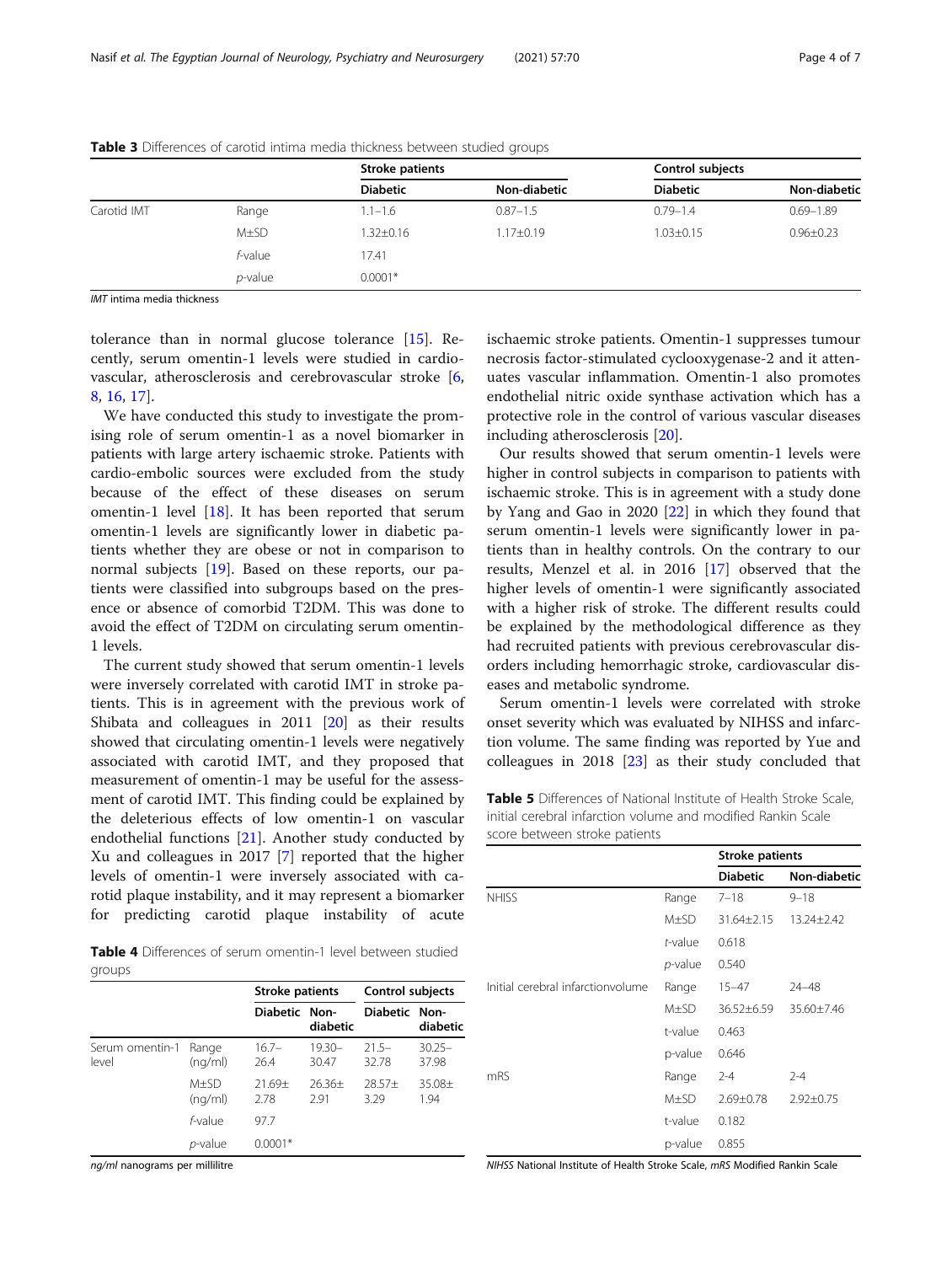<span id="page-4-0"></span>



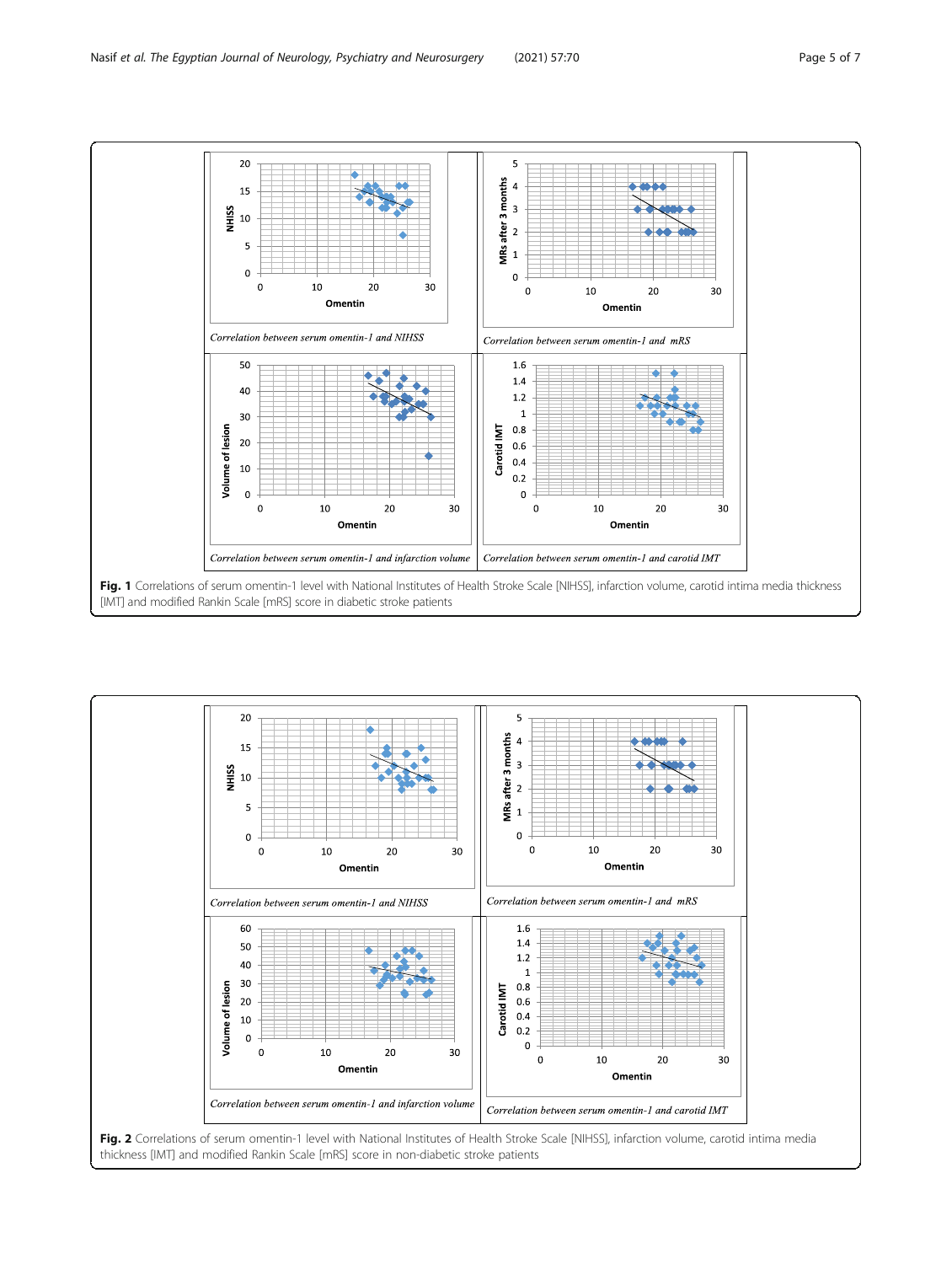<span id="page-5-0"></span>

levels of omentin-1 significantly reduced in stroke patients compared to control groups. Also, omentin-1 was related to lowered stroke risk representing an independent indicator for stroke severity. Despite recruiting heterogonous stroke patients with different etiologies, serum omentin-1 levels were inversely correlated with both NIHSS and infarction volume [\[23](#page-6-0)].

Our results revealed that serum omentin-1 levels were significantly inversely correlated with mRS scores in diabetic and non-diabetic patients, indicating that patients with a low omentin-1 level at stroke onset had a poorer functional outcome. This result had been previously confirmed in 2018 by Xu et al. [[14\]](#page-6-0) who followed their stroke patients for 3 months and found that higher omentin-1 levels at baseline were negatively associated with poor functional outcome among ischaemic stroke patients. An interesting study by Wu et al. in 2019 found that a reduced level of serum omentin-1 was associated with poor functional outcome or death of non-diabetic patients with ischaemic stroke [[24](#page-6-0)].

A recently published study evaluated the relation between omentin-1 and 1-y mortality after stroke. It concluded that high baseline serum omentin-1 was associated with a decreased risk of 1-y mortality [\[25](#page-6-0)]. The poor outcome related to lower omentin-1 level was thought to be mediated via insulin resistance and it enhanced inflammatory response even in non-diabetic stroke patients [[25\]](#page-6-0).

Different assumptions explain the protective roles of omentin-1 in stroke patients including improved vasodilation by endothelium-derived nitric oxide, and antiinflammatory action derived from its ability to reduce the induction of migration, angiogenesis and activation of the activated protein kinase (AMPK) signalling pathway [[23\]](#page-6-0). A preclinical study suggested omentin-1 could exert beneficial effects on mesenchymal stem cells by promoting proliferation, inhibiting apoptosis and increasing the secretion of angiogenic cytokines [\[26](#page-6-0)].

Finally, serum omentin-1 level showed high sensitivity and moderate specificity in the prediction of ischaemic stroke outcome after 3 months of follow-up and evaluation of disability by mRS in diabetic and non-diabetic stroke patients. The same findings were supported by the work of Yang and Gao conducted in 2020 [[22](#page-6-0)] who found that higher plasma omentin-1 levels were negatively associated with poor functional prognosis of patients 90 days after acute cerebral infarction. These results confirmed what Yu et al. reported in 2019 [[27](#page-6-0)] regarding the reasonable accuracy of omentin-1 to predict large artery ischaemic stroke outcomes. The different cutoff values among the different studies may be explained by different laboratory methods and different kits used in measuring serum omentin-1 levels in each study as well as the wide variation of normal serum level of omentin-1 (5 to 800 ng/mL) according to the manufacturer of the ELISA kit [\[28](#page-6-0)].

#### Conclusion

Lower levels of serum omentin-1 are associated with increased large artery ischaemic stroke severity and poor functional outcome at 3 months of stroke onset. Also, serum omentin-1 level represents a promising biomarker of ischaemic stroke functional outcome

#### Study limitations

A limited number of recruited patients were used as all subtypes of ischaemic stroke were excluded except patients with large artery stroke. Also those who received intravenous thrombolytic therapy or mechanical thrombectomy were excluded.

#### Abbreviations

AMPK: Activated protein kinase; DWI: Diffusion-weighted images; HBA1c: Glycosylated haemoglobin; IMT: Intima-media thickness; MRI: Magnetic resonance image; mRS: Modified Rankin Scale; NIHSS: National Institute of Health Stroke Scale; T2DM: Type 2 diabetes mellitus; TOAST: Trial of ORG 10172 in Acute Stroke Treatment; BMI: Body mass index; CBC: Complete blood count; ECG: Electrocardiogram